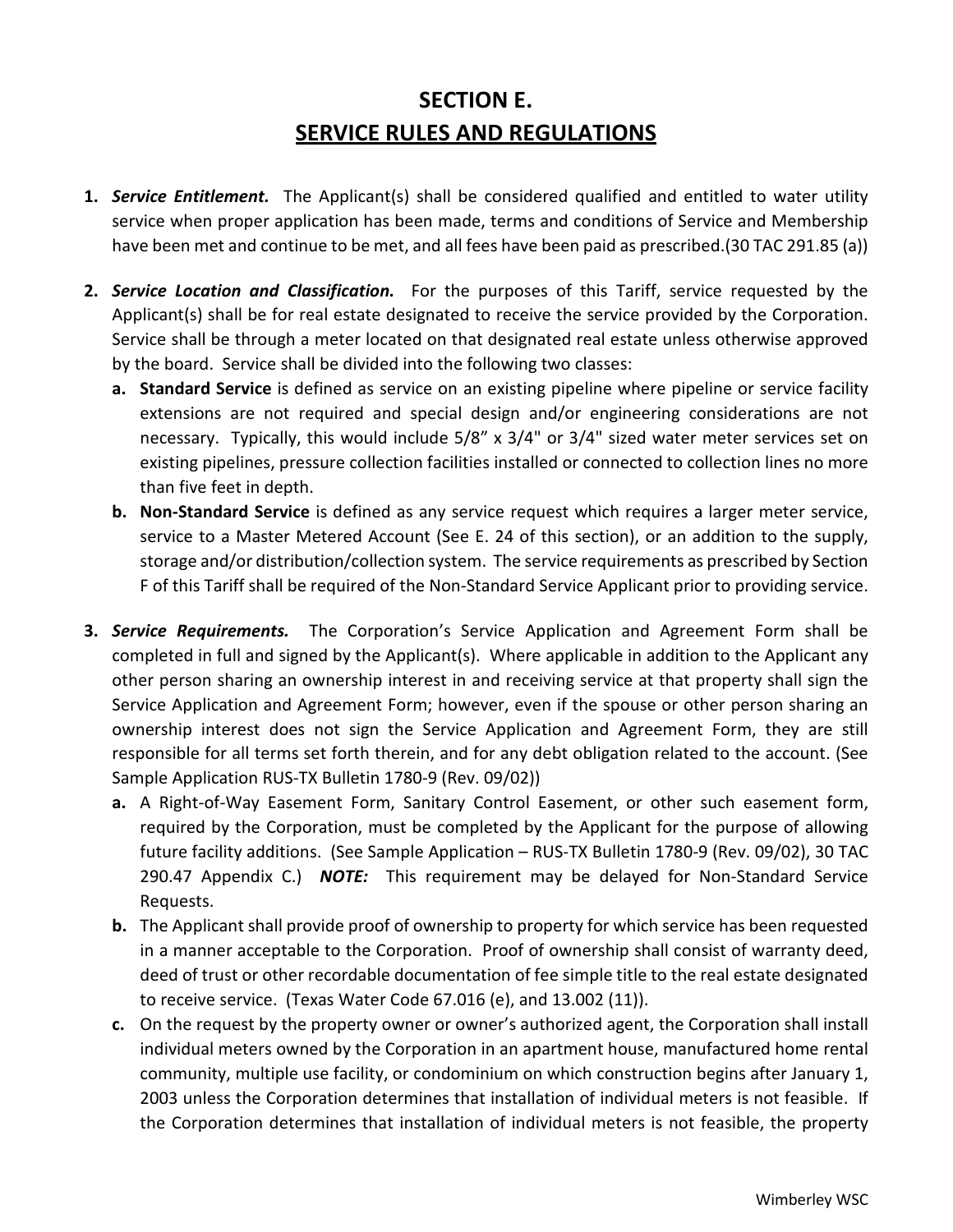owner or manager shall install a plumbing system that is compatible with the installation of master meters. The Corporation shall be entitled to the payment of costs, including the costs of individual meter installations, as provided in Section G. The cost of master meter installation shall be prepaid by the property owner as well as the cost of any additional facilities or supply occasioned by the total water service demand represented by full occupancy of the property, as determined under applicable provisions of Section F. It shall be the responsibility of the property owner to obtain the Memberships required for each individual meter.

- **d.** Notice of application approval and costs of service determined by the Corporation shall be presented to the Applicant in writing and shall remain in effect for a period not to exceed thirty (30) days. After that time the Applicant must re-apply for service. (30 TAC 291.81 (a)(1))
- **e.** If the water main has been located in the public right-of-way and is adjacent to Applicant's property due to the current or previous landowner's refusal to grant easement to the Corporation for the purpose of installing the water main and appurtenances, and the Corporation has documentation of such refusal, the Applicant, prior to receiving the requested service, shall grant easement required under this Tariff and in addition to the normally required fees for new customer service, shall pay such sums as are reasonably necessary to cap the existing line in the ROW and construct the appropriate line or lines within that easement for the Corporation's system-wide service. (see Miscellaneous Transaction Forms)
- **f.** The Corporation shall provide to each service Applicant or transferee a copy of the Confidentiality of Personal Information Request Form. See Section J, Miscellaneous Transaction Forms See also, Texas Utilities Code Section 182.052(c). For existing Members/Customers: Texas Utilities Code Section 182.052(c) requires the system to include with a bill sent to each Customer:
	- **1)** A notice of the Customer's right to request confidentiality under this subchapter;
	- **2)** A statement of the amount of any fee applicable to the request; and
	- **3)** A form by which the Customer may request confidentiality by marking an appropriate box on the form and returning it to the government-operated utility.

### **4.** *Activation of Standard Service.*

- **a. New Tap** The Corporation shall charge a non-refundable service installation fee as required under Section G of this Tariff. The service installation fee shall be quoted in writing to the Applicant. All fees shall be paid or a deferred payment contract signed in advance of installation.  $(30$  TAC 291.86  $(a)(1)(A))$
- **b. Re-Service** On property where service previously existed, the Corporation shall charge the Membership Fee (where the Membership Fee has been liquidated or refunded), reconnection costs, any delinquent charges if the Applicant is the person that previously incurred those charges, seasonal reconnect fee as appropriate, and other applicable costs necessary to restore service.
- **c. Performance of Work** All tap and equipment installations specified by the Corporation shall be completed by the Corporation staff or designated representative after all application requirements have been met. The tap for a standard service request shall be completed within five (5) working days whenever practicable, but not later than ten (10) working days. This time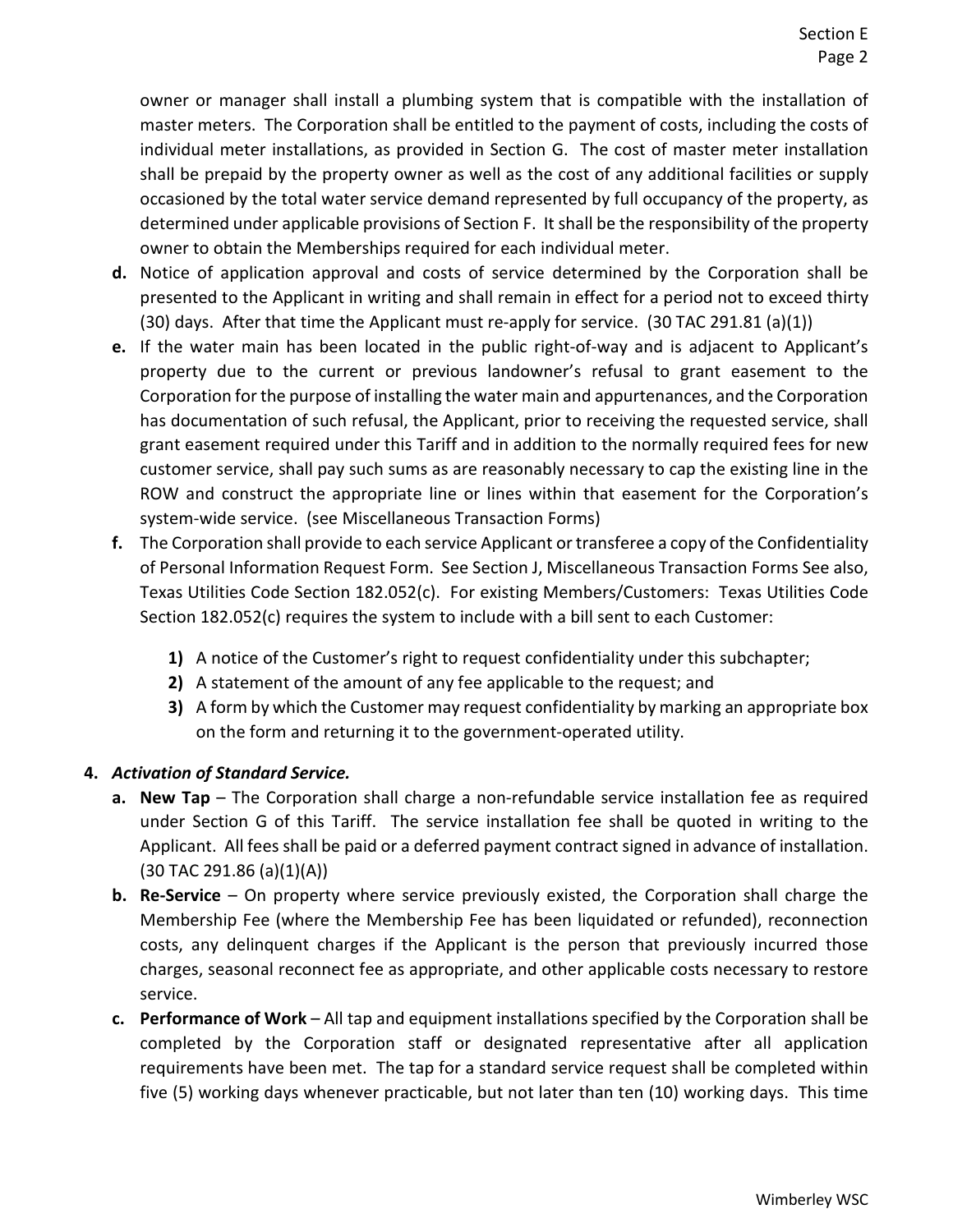may be extended for installation of equipment for Non-Standard Service Request. (see Section F)

- **d. Inspection of Customer Service Facilities** The property of the Applicant/Member shall be inspected to ensure compliance with state required Minimum Acceptable Operating Practices for Public Drinking Water Systems as promulgated by the Texas Commission on Environmental Quality or successor agency. The Customer must, at his or her expense, properly install, inspect, test, maintain and provide all required documentation of any approved backflow prevention device by the Corporation. (30 TAC 290.46(j); Service Agreement Form)
- **5.** *Activation of Non-Standard Service.* Activation of Non-Standard Service shall be conducted as prescribed by terms of Section F of this Tariff.
- **6.** *Changes in Service Classification.* If at any time the Corporation determines that the Customer service needs changed from those originally applied for to a different service classification and the Corporation determines that additional or different facilities are necessary to provide adequate service, the Corporation shall require the Applicant/Member to re-apply for service under the terms and conditions of the Tariff. Applicant/Members failing to comply with this provision shall be subject to the Disconnection with Notice Provisions of this Tariff, Section E.15.(a).

### **7.** *Membership.*

- **a. Eligibility** Eligibility for Membership shall not guarantee service to the Applicant or Transferee; however, qualification for service is a prerequisite to Membership eligibility for new Applicants or continued Membership for Transferees.
- **b. Membership** Upon qualification for service, qualification for Membership, payment of the required fees, and any debt owed to the Corporation, the Corporation shall certify the Applicant as a Member. The Membership shall entitle the Member to one (1) connection to the Corporation's water utility service and one (1) share of Corporation Stock. The Membership entitles the Member to one (1) vote in the election of directors and in such other matters requiring the approval of the Corporation's Members at any Annual or Special Membership Meeting of the Corporation as prescribed by the Corporation Bylaws. Ownership of more than one (1) Membership shall not authorize the Member to cast more than one (1) vote at any annual or special meeting. Each Membership and Stock thereby represented may be assigned to the specified parcel of land originally designated to receive service at the time of application. (Texas Water Code 67.016) *NOTE (1):* In the event that the Corporation is conducting a potential Members survey for indications of interest in future service for the purpose of determining the feasibility of an initial construction or expansion project under RUS guidelines (see Sample Application Packet), regular application procedures may be modified. An Indication of Interest Fee may be required prior to qualifications for receipt of service by the Applicant but shall only be used or applied as a Membership Fee for Membership purposes (upon issuance of a Membership) if service is ultimately received or reserved by the Applicant as a result of the planned project facilities. If service is not provided within the scope of this project, Indication of Interest Fees shall be refunded, less expenses, within sixty (60) days of the loan closing with the Rural Utilities Service. *NOTE (2):* In the event the Applicant is in the process of construction the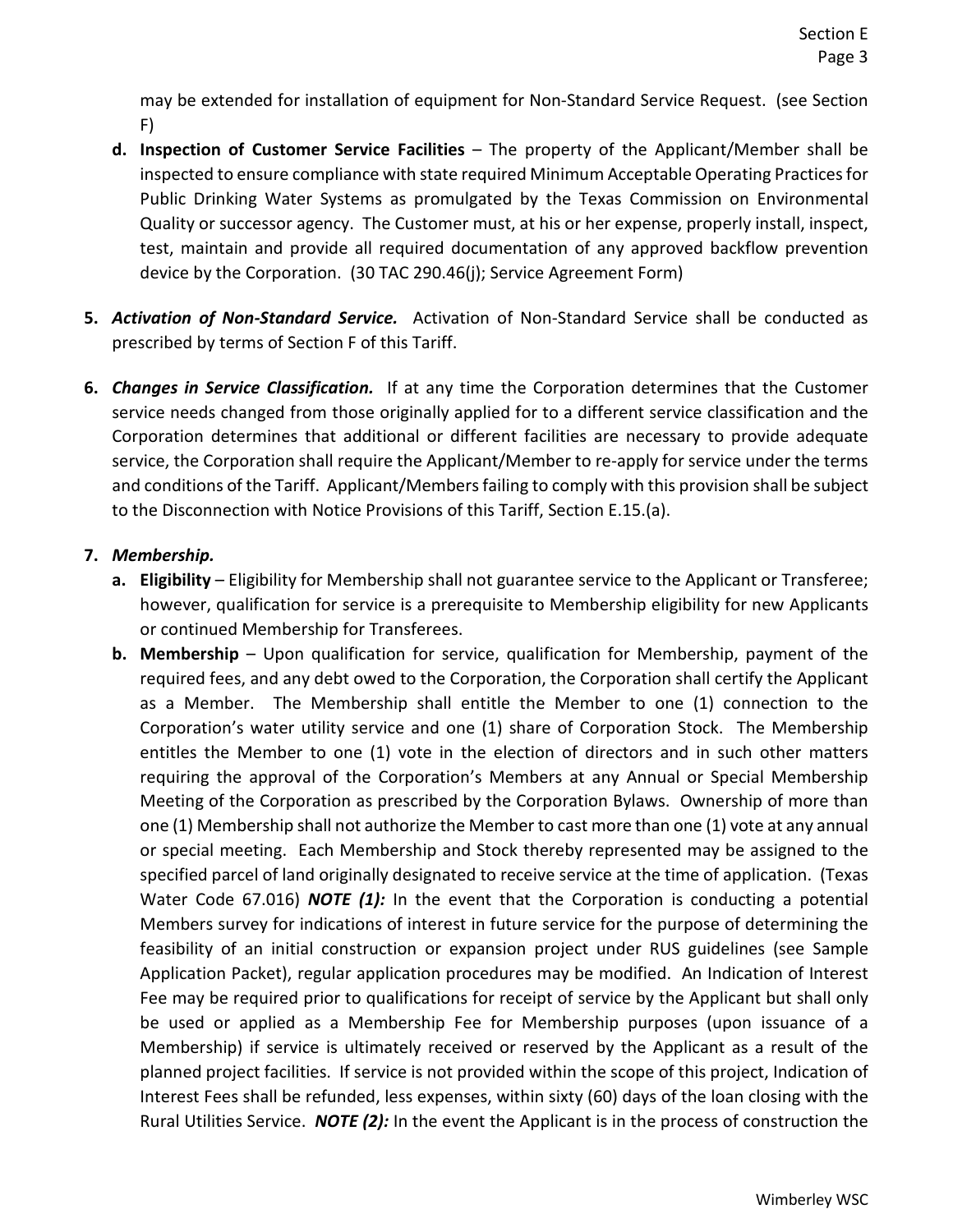Membership will be considered TEMPORARY until such time as the final Customer Service Inspection is completed and the forms are returned as required. (See Section C., Section E. Sub-Section 1. Service Entitlement)

- **c. Transfers of Membership.** (Texas Water Code 67.016)
	- **1)** A Member is entitled to transfer Membership in the Corporation only under the following circumstances:
		- **(a)** The Membership is transferred by will to a person related to the Transferor within the second degree by consanguinity; or
		- **(b)** The Membership is transferred without compensation to a person related to the Transferor within the second degree by consanguinity; or
		- **(c)** The Membership is transferred without compensation or by sale to the Corporation; or
		- **(d)** The Membership is transferred as a part of the conveyance of real estate from which the Membership arose.
	- **2)** In the event that Membership is transferred pursuant to the provisions of Sub-section 7.c.(1) of this Section such transfer shall not be completed or recorded on the books and records of the Corporation until such time as the transferor has provided satisfactory evidence to the Corporation of such transfer. A transfer of Membership shall be considered a new application for service and is not binding on the Corporation until such transfer has been approved as provided by Sub-section 7.c.(3) of this Section.
	- **3)** Qualifications for service upon transfer of Membership set forth in Sub-section 7.c.(1) of this and 7.c.(2) of this Section shall be subject to approval of the Corporation and shall be recorded on the books and records of the Corporation only upon the following terms and conditions:
		- **(a)** The Transferee has completed the required Application Packet including granting the Corporation with a private utility easement on the form provided by the Corporation;
		- **(b)** All indebtedness due the Corporation has been paid including but not limited to liquidation of a Membership fee due to delinquent charges associated with that specific Membership account as stated in Section E.7.(e) of this Section; and
		- **(c)** The Transferee demonstrates satisfactory evidence of ownership of the property designated to receive service and from which the Membership originally arose.
	- **4)** If the application packet and other information is not completed on the day transfer of Membership is requested the Corporation will give the transferee written notice of ten (10) additional days to produce completed documentation to the Corporation office. Service will be disconnected on the day following the  $10<sup>th</sup>$  day according to disconnection with notice requirements. Additional time may be allowed at the directions of the manager or board.
- **d. Cancellation of Membership** To keep a Membership in good standing, a Service Availability Charge or a Reserved Service Charge must be paid monthly to the Corporation, whether or not water is used. Failure to pay this monthly charge to the Corporation shall jeopardize the Member's Membership standing and give rise to liquidation of the Membership Fee and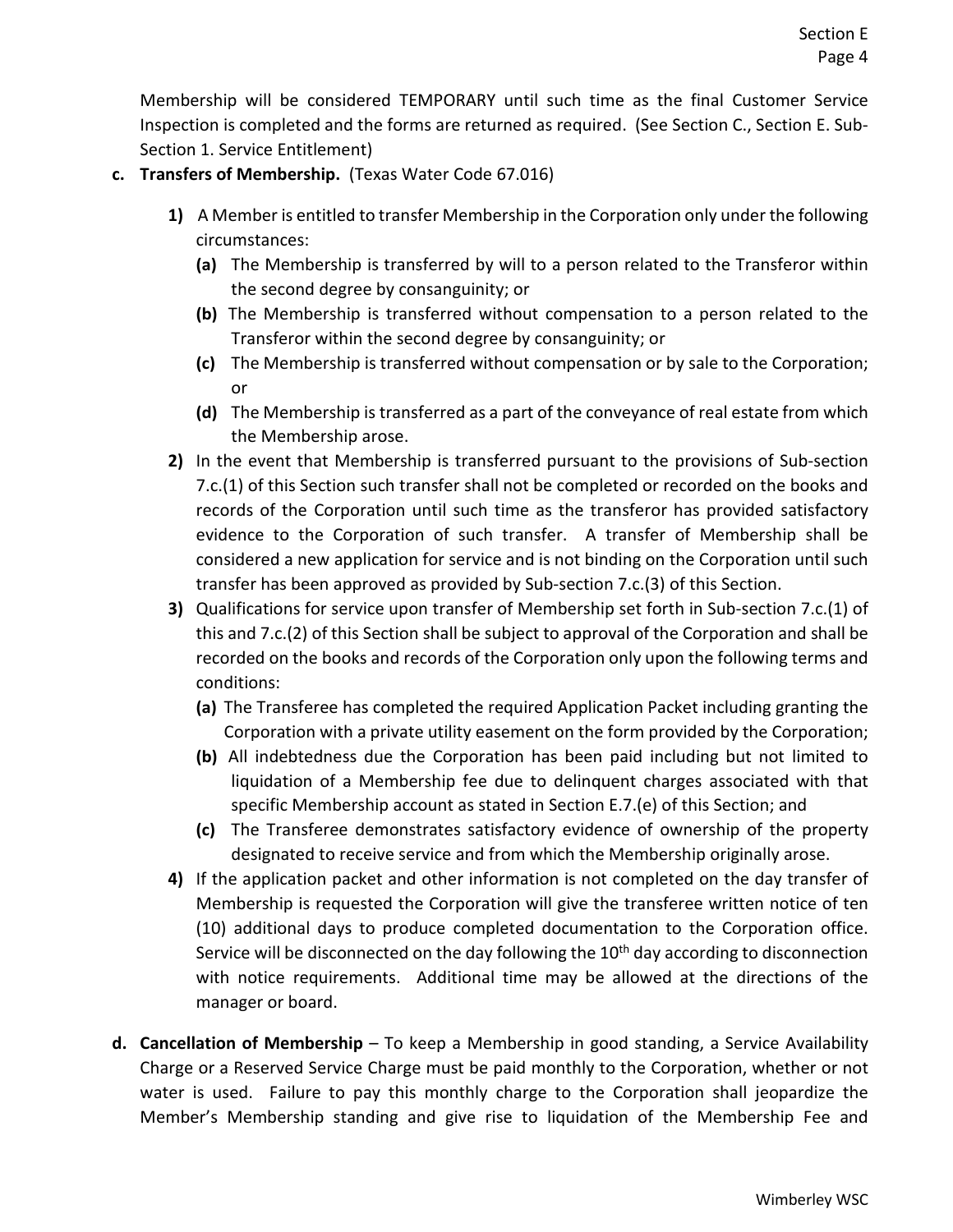forfeiture of the Membership. A Member may be relieved of this obligation to pay by surrendering the Membership, properly documented, to the Corporation. The Member shall also complete a Service Discontinuance Request Form prior to termination of service. (See Misc. Transaction Forms.) However, a Member is not relieved of any obligations incurred prior to the date of surrender of a properly endorsed Membership prior to termination of service. Rights to future service at this tap shall be extended on an as-available basis and subject to the terms of the Activation of Service Sub-Section E.4. of this Tariff. (Texas Water Code 67.016)

- **e. Liquidation Due to Delinquency** When the amount of the delinquent charges owed by the Member equals the Membership Fee, the Membership Fee shall be liquidated and the Membership cancelled and transferred back to the Corporation. In the event the Member leaves a balance due on an account guaranteed under the terms of a Service Application and Agreement, and the delinquent Member owns more than one Membership, the Corporation may liquidate as many of the Member Guarantor's Membership Fees as necessary to satisfy the balance due the Corporation, provided proper notice has been given (see Tariff Section E, Sub-Section 15.). The Corporation shall collect any remaining account balances by initiation of legal action. Re-instatement of service shall be subject to the terms of the Activation of Service Sub-Section E.4. of this Tariff.
- **f. Cancellation Due to Policy Non-Compliance** The Corporation may cancel a Membership anytime a Member fails to comply with policies of the Corporation, including but not limited to Member's failure to provide proof of ownership of the property from which the Membership arose. (Texas Water Code 670.16)
- **g. Re-assignment of Cancelled Membership.**
	- **1)** The Corporation, upon cancellation of Membership under the provisions of this Tariff, may re-assign the cancelled Membership to a person or entity that has legal title to the real estate from which the cancelled Membership arose and for which water or sewer service is requested (Texas Water Code 67.016). Membership will not be re-assigned unless the person or entity that has legal title to the real estate has complied with the Corporation's current rates, charges, and conditions of service, including current membership fee, set forth in the Tariff and Service Application Package.
	- **2)** The Corporation shall re-assign a cancelled Membership to a person or entity that acquires the real estate from which the Membership arose through judicial or nonjudicial foreclosure. The Corporation will require proof of ownership resulting from the foreclosure and compliance with the Corporation's current rates, charges and conditions of service, including current Membership fee, set forth in the Tariff and Service Application Package.
- **h. Mortgaging of Memberships** Nothing herein shall preclude a Member from mortgaging his/her Membership. However, notification to the holder of any security interest (mortgagee/lienholder) of account status of Member/mortgagor will be provided only upon satisfactory completion of requirements for such conditions under the Membership Mortgage Agreement (See Miscellaneous Transaction Forms). Prior to the cancellation of any Membership as provided under Sub-Section E.7.(d) (Cancellation of Membership), the Corporation will notify the holder of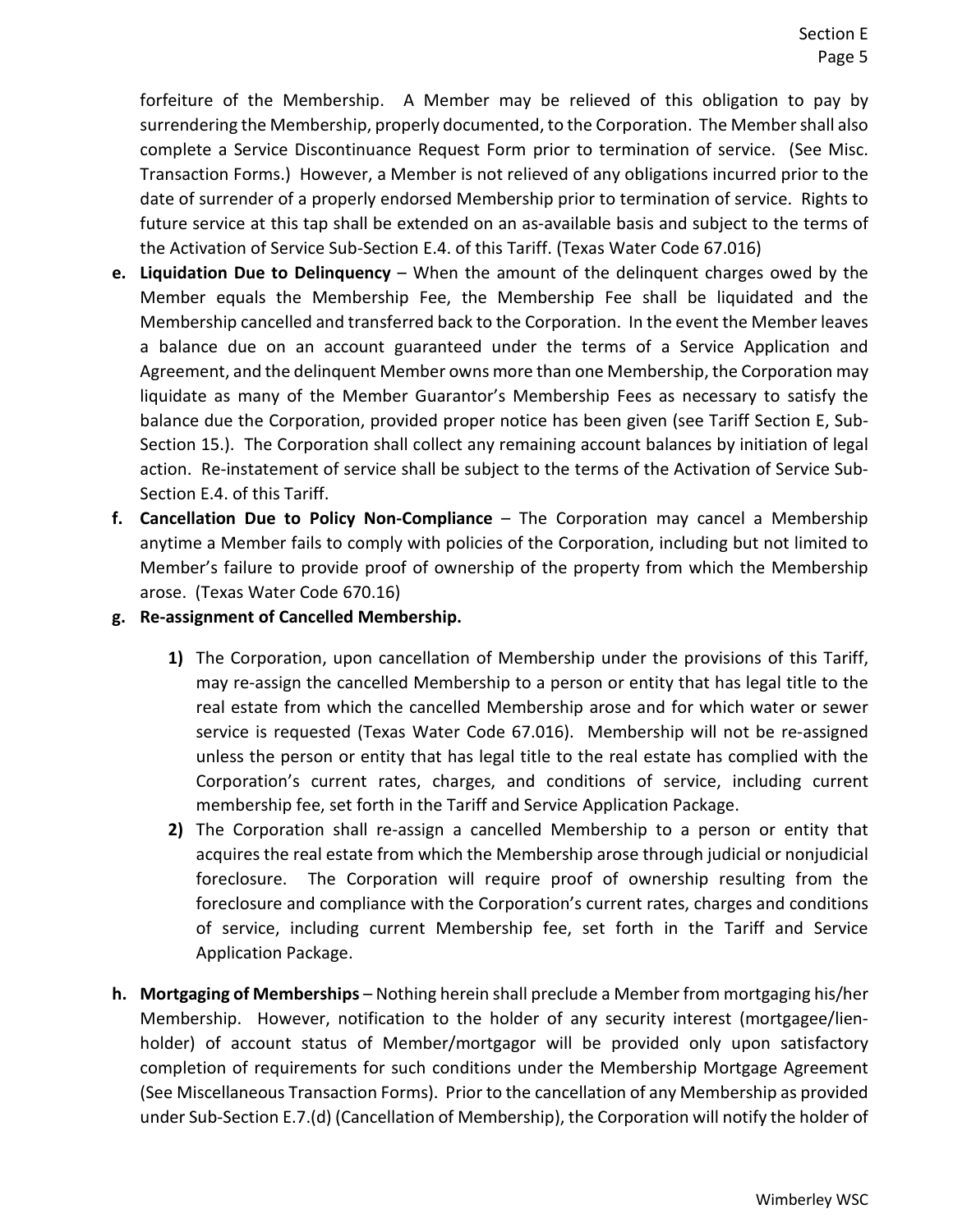any security interest in the Membership. The holder of the security interest also must hold a security interest in the real property at which water service is provided under the Membership. The Corporation may transfer the Membership to the holder of such security interest in lieu of cancellation, provided the holder of the security interest pays in full all delinquent and unpaid obligations and provided further that the holder of the security interest has secured title to the real property from which the Membership arose. The Corporation may withhold cancellation of a Membership pending the resolution of any foreclosure proceedings or similar legal proceedings by the holder of the security interest.

- **i. Cancellation and Re-Assignment of Membership as a Result of Bankruptcy Proceedings** Upon notice of the filing of a petition in bankruptcy, the Corporation may require the posting of a deposit or other form of security, acceptable to the Corporation, as a condition for continuing utility service. Unless special circumstances require otherwise, the amount of security shall equal the amount of charges for the month of greatest use during the preceding twelve (12) months. The Corporation shall not require the payment of any security prior to the expiration of twenty (20) days following the date on which the petition is filed. Failure to provide this security by the date specified by the Corporation may result in termination of service according to the Disconnection with Notice Provisions of Section E.15 of the Tariff, with a copy of the notice to the bankruptcy Trustee.
- **j. Cancellation and Re-Assignment of Membership as a Result of Divorce (or Dissolution of Joint Tenancy)** – The Corporation shall transfer the Membership to a spouse (or joint tenant) who has been awarded the property designated to receive service. The Corporation must be provided adequate documentation of the ownership rights of the spouse (or joint tenant) requesting transfer, such as final divorce decree, temporary court order, or agreement. In no event shall any Membership(s) be transferred if the transferee does not otherwise meet the qualifications for Membership for Service.
- **8.** *Owners and Renters.* Any Member having complied with the requirements of the Tariff, renting or leasing property designated to receive service according to the terms of this tariff to other parties, is responsible for all charges due the Corporation. The Membership for rental or leased properties shall be in the name of the owner of the property as required by this Tariff. The Corporation may bill the renter or lessee for utility service (at Member Request) as a third party, but the Member is fully responsible for any and all unpaid bills left by the renter/lessee. The owner shall be required to sign an Alternate Billing Agreement if the owner requests that the tenant be billed for utility service. (See Miscellaneous Transaction Forms.) The Member shall take responsibility for any necessary deposits from the renter/lessee to ensure payment of a past due bill. The Corporation will notify the Member of the renter's past due payment status. Such notification will be subject to a service charge (see Miscellaneous Transaction Forms).

If at any time the Member requests that Membership be cancelled thereby discontinuing service to an occupied rental property, the Corporation shall provide written notice to the tenant(s) a minimum of five (5) days prior to the scheduled disconnection date.

**9.** *Denial of Service.* The Corporation may deny service for the following reasons: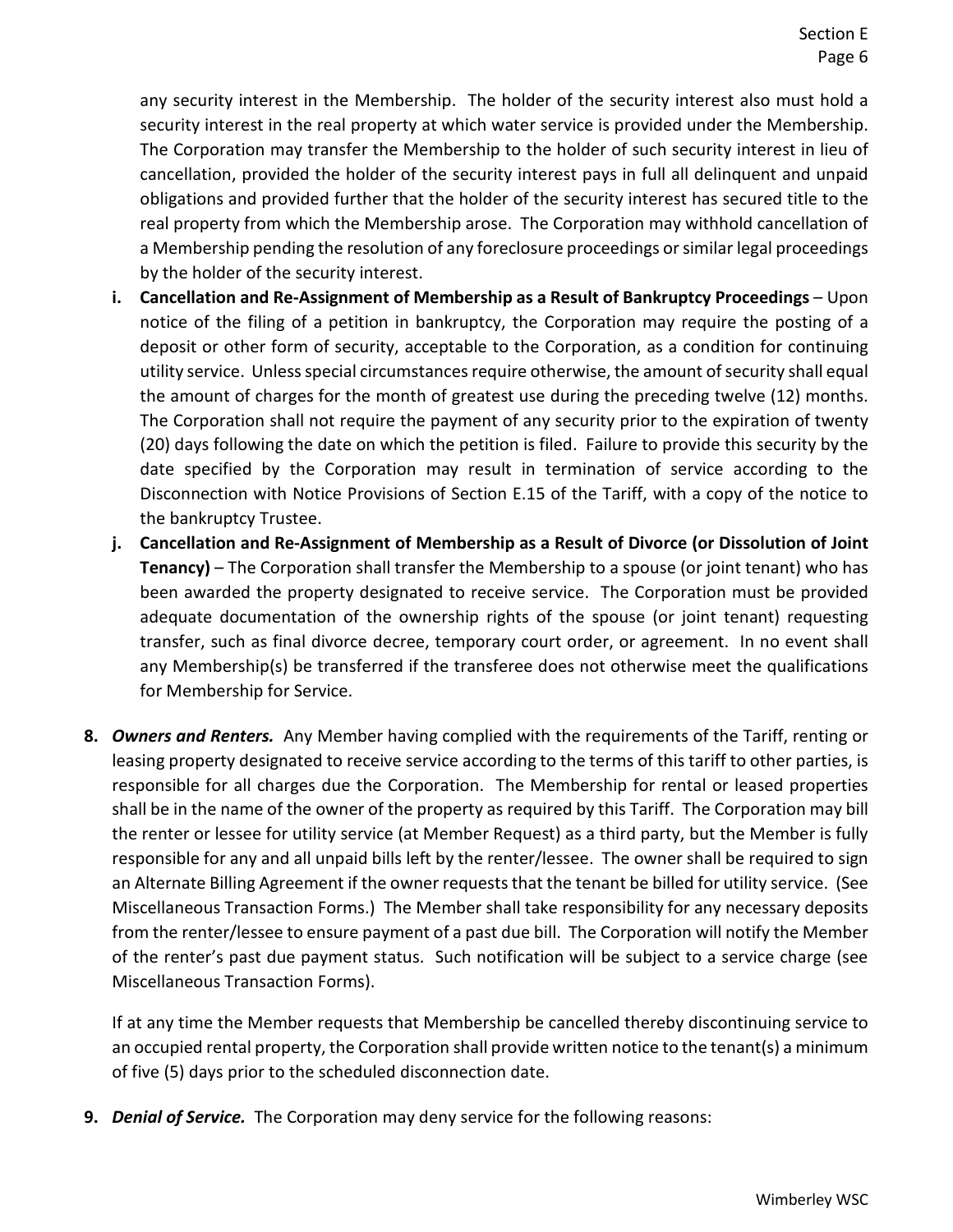- **a.** Failure of the Applicant or Transferee to complete all application requirements, including granting an easement, completing all forms, and paying all required fees and charges;
- **b.** Failure of the Applicant or Transferee to comply with rules, regulations, policies, and bylaws of the Corporation;
- **c.** Existence of a hazardous condition at the Applicant's property which would jeopardize the welfare of the Members/Users of the Corporation upon connection;
- **d.** Failure of Applicant or Transferee to provide representatives or employees of the Corporation reasonable access to property, for which service has been requested;
- **e.** Failure of Applicant or Transferee to comply with all governmental rules and regulations of the Corporation's Tariff on file with the state regulatory agency governing the service applied for by the Applicant;
- **f.** Failure of Applicant or Transferee to provide proof of ownership, to the satisfaction of the Corporation, of property for which the tap has been requested, and/or
- **g.** Applicant's service facilities are known to be inadequate or of such character that satisfactory service cannot be provided.
- **h.** Failure of Applicant or Transferee to comply with applicable regulations for on-site sewage disposal systems if the Corporation has been requested to deny service by the TCEQ or the TCEQ's designated representative under Chapter 366 of the Texas Health and Safety Code.
- **i.** Failure of the Applicant or Transferee to pay any previous outstanding delinquent account(s) in full. This could be delinquencies resulting from the same account location or other service location(s) within the system where the Applicant or Transferee received service. (Also see E.8.)
- **10.** *Applicant's or Transferee's Recourse.* In the event the Corporation refuses to serve an Applicant under the provisions of these rules, the Corporation must notify the Applicant, in writing, on the basis of its refusal. The Applicant may file for an appeal, in writing, with the Board of Directors of the Corporation.
- **11.** *Insufficient Grounds for Refusal of Service.* The following shall not constitute sufficient cause for the refusal of service to an Applicant:
	- **a.** Delinquency in payment for service by a previous Member or occupant of the premises to be served;
	- **b.** Failure to pay a bill to correct previous underbilling due to misapplication of rates more than six (6) months prior to the date of application;
	- **c.** Violation of the Corporation's rules pertaining to operation of non-standard equipment or unauthorized attachments which interferes with the service of others, unless the Customer has first been notified and been afforded reasonable opportunity to comply with said requirements;
	- **d.** Failure to pay a bill of another Member or Customer as guarantor thereof unless the guarantee was made in writing to the Corporation as a condition precedent to service;
	- **e.** Failure to pay the bill of another Member or Customer at the same address except where the change of Customer identity is made to avoid or evade payment of a utility bill;
- **12.** *Deferred Payment Agreement.* The Corporation may offer a deferred payment plan to a Member or rental tenant who cannot pay an outstanding balance in full and is willing to pay the balance in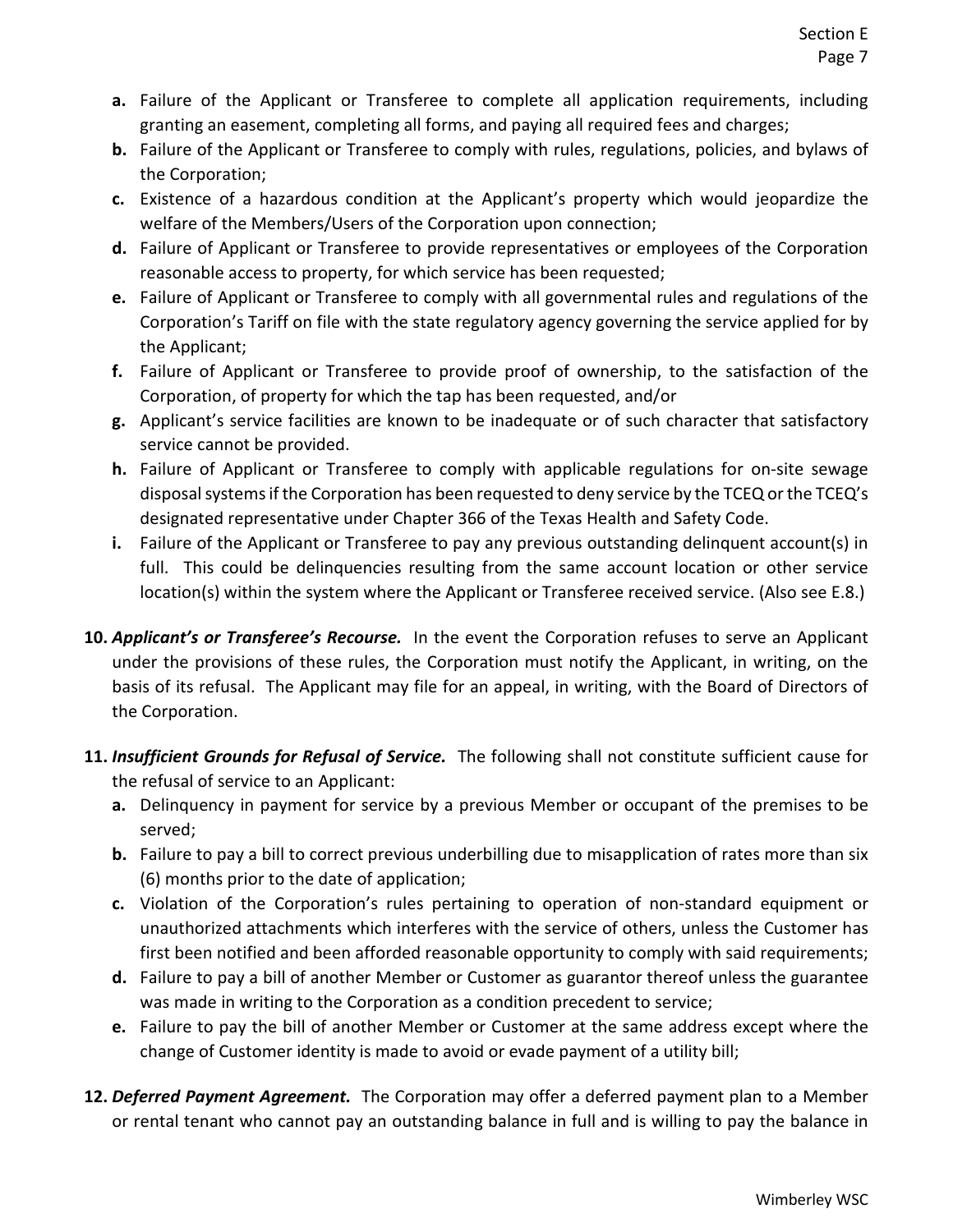reasonable installments as determined by the Corporation, including any Late Penalty Fees or interest on the monthly balance to be determined as per agreement. (See Miscellaneous Transaction Forms) Failure to make required and timely payments as provided in any deferred payment agreement will void that agreement and service will be discontinued. The Corporation may consider another deferred payment agreement provided payments will be made by automatic bank draft or credit/debit card. Non-payment of any amount under an additional deferred payment agreement will cause service to be disconnected immediately and service will not be restored until the account is paid in full and all other charges resulting from the disconnection of service are fully paid. In the event the requestor is a tenant of rental property the Corporation shall notify the Member/Owner of the deferred payment agreement.

### **13.** *Charge Distribution and Payment Application.*

- **a. The Service Availability Charge or the Reserved Service Charge** is for the billing period from approximately the 25<sup>th</sup> day of the month to approximately the 25<sup>th</sup> day of the month. Charges shall be prorated for meter installations and service termination's falling during the billing period. Billings for this amount shall be mailed on or about the  $1<sup>st</sup>$  of the month preceding the month for which this charge is due. All services shall be subject to this charge whether or not the service is in use by the Member.
- **b. Gallonage Charge** shall be billed at the rate specified in Section G and billing shall be calculated in one-hundred (100) gallon increments. Water charges are based on monthly meter readings and are calculated from reading date to reading date. Readings used in all billing calculations shall be taken by the Corporation's employees or designated representative.
- **c. Posting of Payments** All payments shall be posted against previous balances and late fees prior to posting against current billings.
- **d. Forms of Payment** The Corporation will accept the following forms of payment: cash, personal check, cashier's check, money order, or automatic debit on Customer's bank account. The Corporation will not accept two-party checks, pay checks, or any other instrument of payment that is not made out to the Corporation. The Corporation reserves the right to require exact change and may refuse to accept payments made using more than \$1.00 in coins.

### **14.** *Due Dates, Delinquent Bills, and Service Disconnection Date.*

**a.** The Corporation shall mail all bills on or about the 1<sup>st</sup> of the month. All bills are considered the responsibility of each person signing the Service Application and Agreement Form. All bills shall be due and payable upon receipt and are past due beyond the date indicated on the bill (allowing approximately fifteen (15) days to pay), after which time a penalty shall be applied as described in Section G. A bill is delinquent if not paid on or before the past due date. Payments made by mail will be considered late if postmarked after the past due date. A ten (10) day grace period may then be allowed for delayed payments prior to mailing of final notices. Final notices shall be mailed allowing ten (10) additional days for payment prior to disconnection. The ten (10) additional days shall begin on the day the final notice is deposited with the U.S. Postal Service with sufficient postage. If the past due date for the regular or final billing is on a weekend or holiday, the past due date for payment purposes shall be the next day the Corporation office is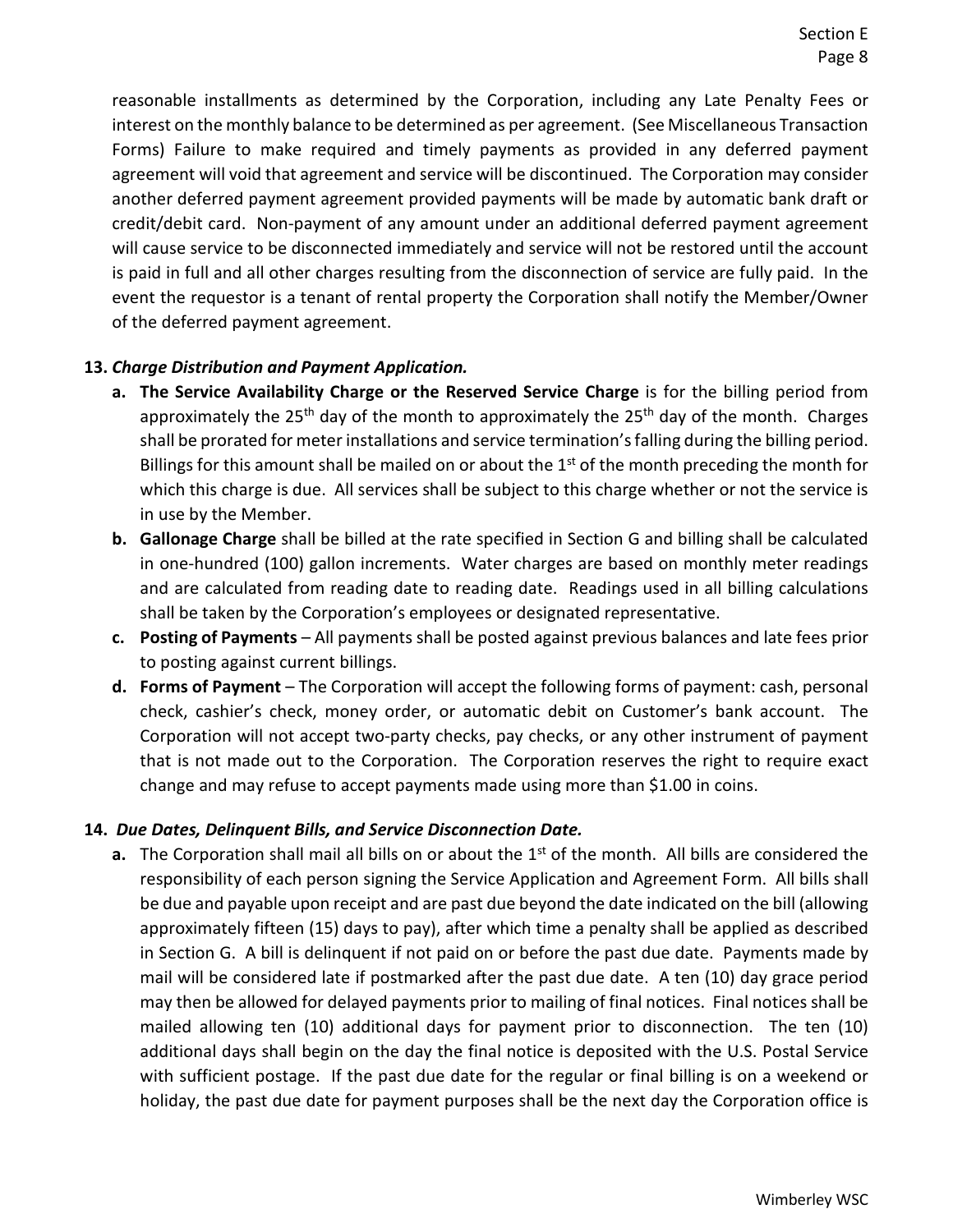open for business after said weekend or holiday. For all disputed payment deadlines, the date postmarked on each bill will determine the beginning of each billing cycle or final notice mailings.

- **b.** The Board of Directors or General Manager may elect to not charge a late fee or disconnect fee in accordance with this Tariff during or after the occurrence of a natural disaster or other incident that impacts the property of Members/Customers or interrupts the management and operation of the system.
- **c.** Upon written request, any residential Customer sixty (60) years of age or older who occupies the entire premises of a dwelling receiving water utility service from the Corporation shall receive extension of the past due date, without penalty. The extension shall not exceed ten (10) days beyond the usual fifteen (15) day payment period for a total of no more than twenty-five (25) days from the date the bill is issued. The request may specify extension of the late payment periods for current and subsequent billings. (Reference Utilities Code Section 182.001 – 182.005) If this request originates from a tenant at a rental property the Member/Owner will be notified in writing of any extension request.
- **15.** *Rules of Disconnection of Service.* The following describes the rules and conditions for disconnection of service. For the purposes of disconnecting sewer service under these policies, water service will be terminated in lieu of disconnecting sewer service. In instances of nonpayment of sewer service or other violations by a Member who is not a water Customer, the Corporation has the option to disconnect the sewer tap or take other appropriate actions.
	- **a. Disconnection with Notice** Water utility service may be disconnected for any of the following reasons after proper notification has been given.
		- **1)** Returned Checks The Corporation shall mail, via the U.S. Postal Service, a notice requiring redemption of the returned instrument within ten (10) days of the date of the notice to be made in the Corporation office. Redemption of the returned instrument shall be made by cash, money order, or certified check. Failure to meet these terms shall initiate disconnection of service. (see Miscellaneous Transaction Forms) Any such instruments returned as insufficient or non-negotiable for any reason for any two billing periods within a twelve (12) month period shall be considered evidence of bad credit risk by the Corporation. The Member/Customer in violation shall be placed on a "cash only" basis for a period of twelve (12) months*. NOTE:* "cash only," means certified check, money order, or cash.
		- **2)** Failure to pay a delinquent account for utility service, failure to timely provide a deposit or other security under Section E.9.(i), or failure to comply with the terms of a deferred payment agreement (Miscellaneous Transaction Forms);
		- **3)** Violation of the Corporation's rules pertaining to the use of service in a manner which interferes with the service of others or the operation of non-standard equipment if a reasonable attempt has been made to notify the Member and the Member is provided with a reasonable opportunity to remedy the situation;
		- **4)** Failure of the Member to comply with the terms of the Corporation's Service Agreement, Tariff (including, where appropriate, Section H), Bylaws, or Special Contract provided that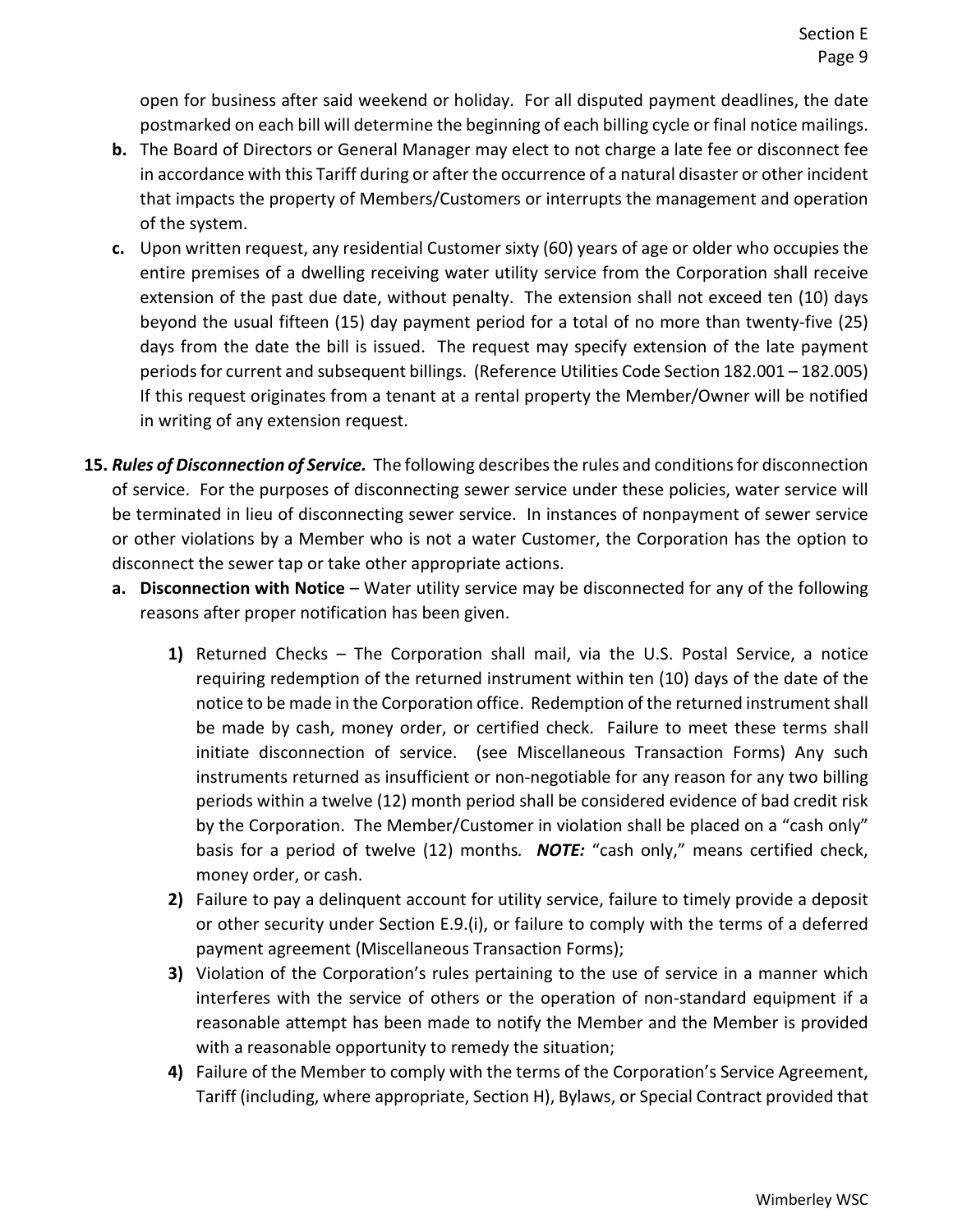the Corporation has given notice of said failure to comply, and Member has failed to comply within a specified amount of time after notification.

- **5)** Failure to provide access to the meter under the terms of this Tariff or to property at which water service is received when there is reason to believe that a hazardous condition or policy violation exists for which access is necessary to verify.
- **6)** Misrepresentation by any Applicant or Transferee of any fact on any form, document, or other agreement required to be executed by the Corporation.
- **7)** Failure of Member to re-apply for service upon notification by the Corporation that Member no longer meets the terms of the service classification originally applied for under the original service application.
- **8)** Cancellation of Membership by Member on an account that the Member holds for water service to the Member's renter/lessee, even if the renter/lessee has kept the account balance current under an Alternate Billing Agreement. *NOTE:* The cancellation of Membership must be in writing and signed by the Member. CORPORATION ASSUMES NO LIABILITY TO RENTER/LESSEE; MEMBER IS SOLELY RESPONSIBLE FOR COMPLIANCE WITH, AND LIABILITY UNDER ANY FEDERAL, STATE OR LOCAL LAW CREATING OR PROTECTING RIGHTS OF RENTERS/LESSEES.
- **9)** Violation of any applicable regulation or pertaining to on-site sewage disposal systems if the Corporation has been requested in writing to disconnect service by the TCEQ or the TCEQ's designated representative under Chapter 366 of the Texas Health and Safety Code.
- **10)** Failure to pay charges arising from service trip fee as defined in Section G.13., meter reread fee, or meter read fee when Customer on self-read plan failed to submit their meter reading.
- **11)** Failure by Member/Customer to pay for all repair or replacement costs resulting from the Member/Customer damaging system facilities including, but not limited to water lines, service taps, meter boxes, valves, or meters by engaging in activities such as property excavations, installment of a driveway or roadway requiring encasements, lowering or rerouting of lines or system components, or by any other action. The Corporation will provide the Member/Customer with notice detailing the extent of the damage, the location of the damage, the cost of repair, and whether the damage occurred on private property or on a public right-of-way. Failure to pay the cost of repair or replacement will result in the Member's/Customer's service being disconnected in accordance with the Disconnection with Notice Provisions in this Section. Service will remain disconnected until payment is received or an acceptable payment plan is approved.
- **12)** Failure to disconnect or secure additional service tap(s) for an RV or other service connection (see E.24 of this Section) after notification by the Corporation of violation of the Prohibition of Multiple Connections.
- **b. Disconnection Without Notice** Water utility service may be disconnected without notice for any of the following conditions: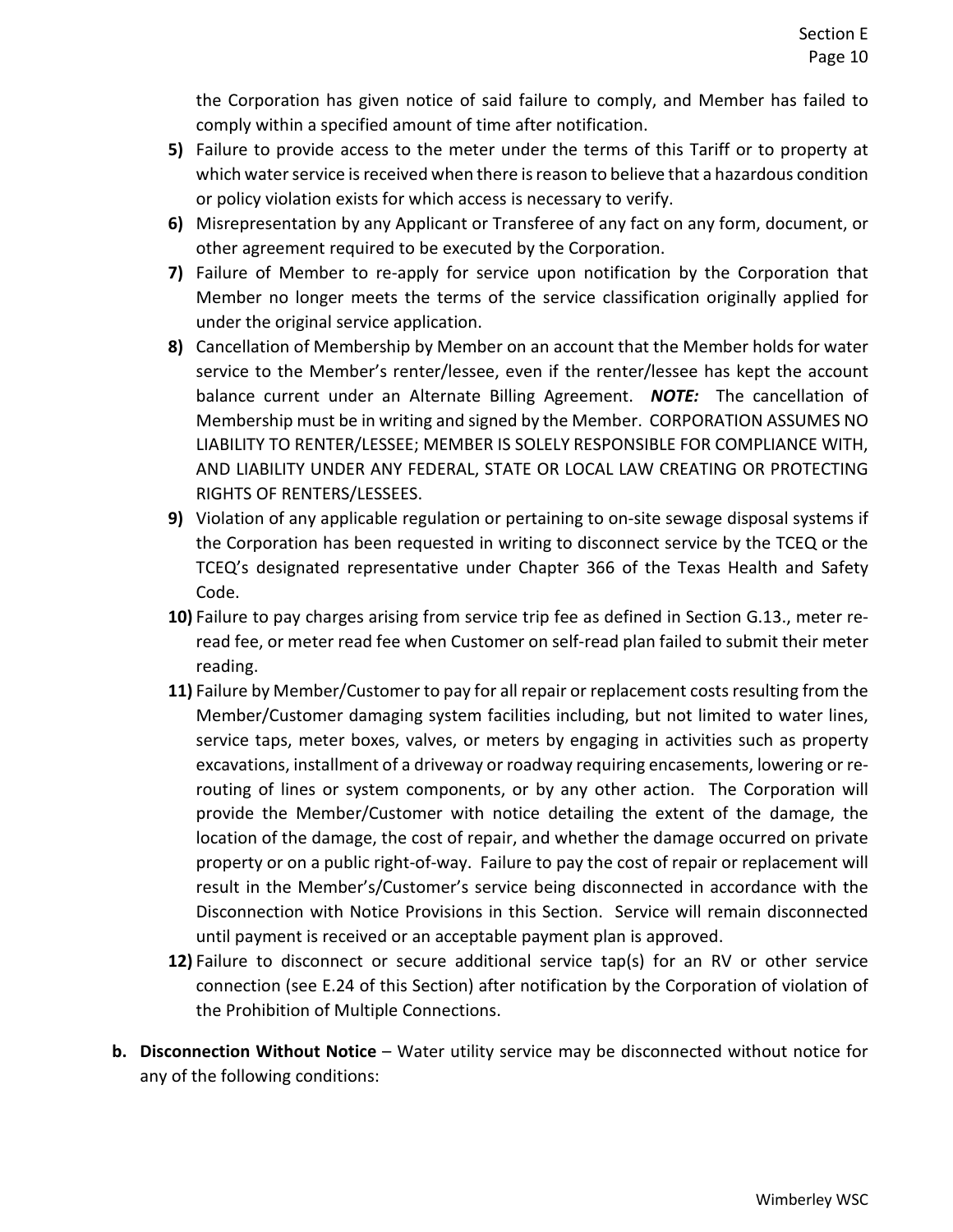- **1)** A known dangerous or hazardous condition exists for which service may remain disconnected for as long as the condition exists, including but not limited to a public health nuisance under Chapter 341 of the Health and Safety Code, or there is reason to believe a dangerous or hazardous condition exists and the Member refuses to allow access for the purpose of confirming the existence of such condition and/or removing the dangerous or hazardous condition (30 TAC 290.46 (j));
- **2)** Service is connected without authority by a person who has not made application for service or who has reconnected service without authority following termination of service for nonpayment; and
- **3)** In instances of tampering with the Corporation's meter or equipment, by-passing the meter or equipment, or other diversion of service. *NOTE:* Where reasonable, given the nature of the reason for disconnection, a written statement providing notice of disconnection and the reason therefore shall be posted at the place of common entry or upon the front door of each affected residential unit as soon as possible after service has been disconnected.
- **c. Disconnection Prohibited** Utility service may not be disconnected for any of the following reasons:
	- **1)** Failure of the Member to pay for merchandise or charges for non-utility service provided by the Corporation, unless an agreement exists between the Applicant and the Corporation whereby the Member guarantees payment of non-utility service as a condition of service;
	- **2)** Failure of the Member to pay for a different type or class of utility service unless a fee for such service is included in the same bill;
	- **3)** Failure of the Member to pay charges arising from an underbilling occurring due to any misapplication of rates more than six (6) months prior to the current billing;
	- **4)** Failure of the Member to pay the account of another Member as guarantor thereof, unless the Corporation has in writing the guarantee as a condition precedent to service;
	- **5)** Failure of the Member to pay charges arising from an underbilling due to any faulty metering, unless the meter has been tampered with or unless such underbilling charges are due under the Inoperative Meters Sub-Section E.19 of the Tariff.
	- **6)** Failure of the Member to pay estimated bill other than a bill rendered pursuant to an approved meter reading plan, unless the Corporation is unable to read the meter due to circumstances beyond its control.
- **d. Disconnection on Holidays and Weekends** Unless a dangerous condition exists or the Member requests disconnection, service shall not be disconnected on a day, or on a day preceding a day, when personnel of the Corporation are not available to the public for the purpose of making collections and reconnecting service.
- **e. Disconnection Due to Utility Abandonment** The Corporation may not abandon a Member or a Certificated Service Area without written notice to its Members and all similar neighboring utilities and approval from the Texas Commission on Environmental Quality.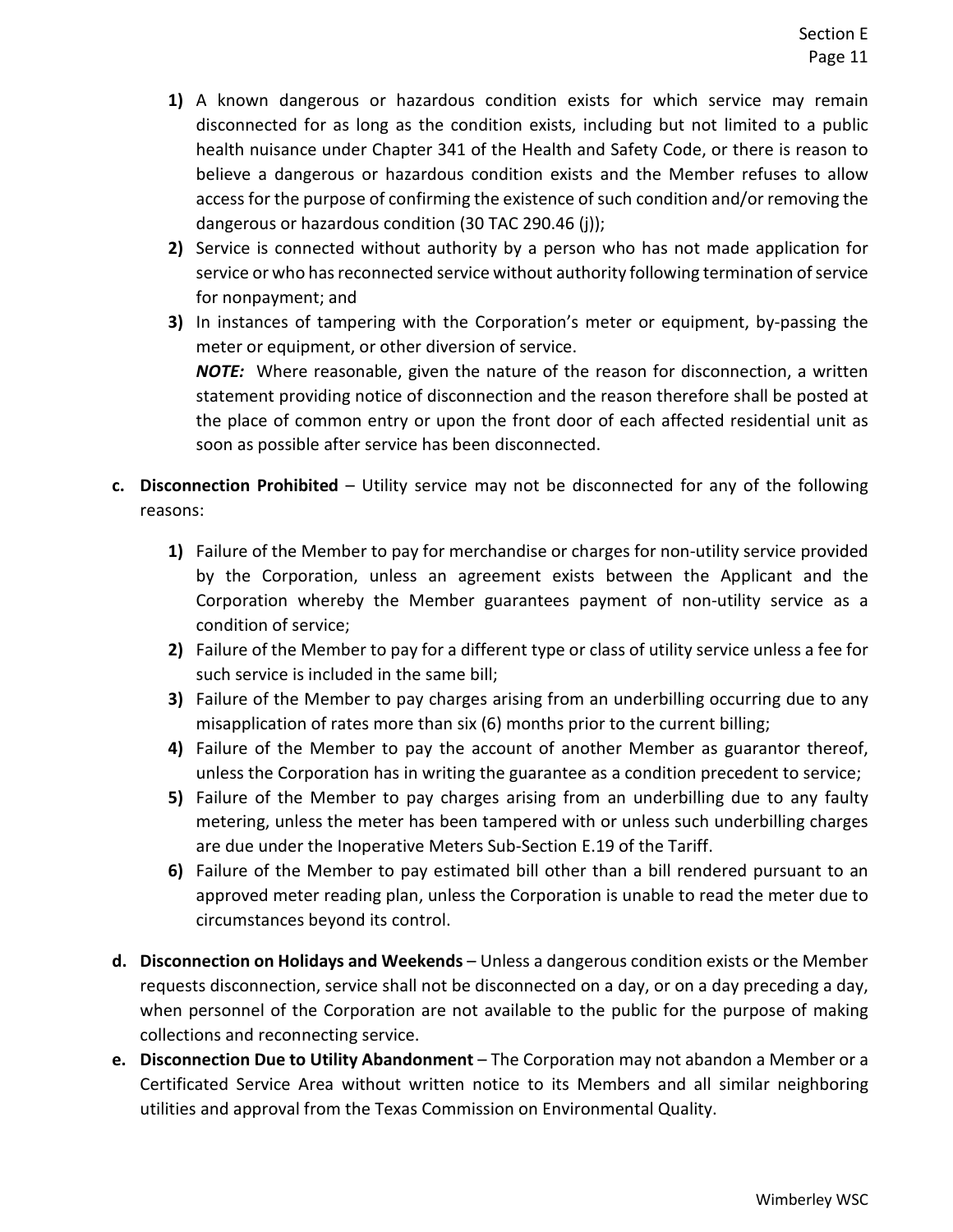- **f. Disconnection for Ill and Disabled** The Corporation may not discontinue service to a delinquent residential Member or tenant permanently residing in an individually metered dwelling unit when that Member or tenant establishes that discontinuance of service will result in some person at that residence becoming seriously ill or more seriously ill if service is discontinued. Each time a Member or tenant seeks to avoid termination of service under this Sub-section, the Member must have the attending physician call or contact the Corporation within sixteen (16) days of issuance of the bill. A written statement must be received by the Corporation from the physician within twenty-six (26) days of the issuance of the utility bill. The prohibition against service termination shall last sixty-three (63) days from the issuance of the utility bill or such lesser period as may be agreed upon by the Corporation and Member's physician. The Member shall enter into a Deferred Payment Agreement (see Miscellaneous Transaction Forms). The Corporation shall provide notice to an owner of rental property in the event a tenant requests service not be discontinued due to illness or disability as per this section.
- **g. Disconnection of Master-Metered Accounts and Non-Standard Sewer Services** When a bill for water utility services is delinquent for a master-metered service complex (defined as a complex in which a single meter serves two (2) or more residential dwelling units), the following shall apply: (30 TAC Sub-chapter H.291.126)
	- **1)** The Corporation shall send a notice to the Member as required. This notice shall also inform the Member that notice of possible disconnection will be provided to the tenants of the service complex in five (5) days if payment is not rendered before that time.
	- **2)** At least five (5) days after providing notice to the Member and at least five (5) days prior to disconnection, the Corporation shall post notices, stating "Termination Notice" in public areas of the service complex notifying the residents of the scheduled date for disconnection of service.
	- **3)** The tenants may pay the Corporation for any delinquent bill in behalf of the owner to avert disconnection or to reconnect service to the complex.
- **h. Disconnection of Temporary Service** When an Applicant with a Temporary Service fails to comply with the conditions stated in the Service Application and Agreement Form or other rules of the Tariff service may be terminated with notice.
- **16.** *Billing Cycle Changes.* The Corporation reserves the right to change its billing cycles if the workload requires such practice. After a billing period has been changed, the billings shall be sent on the new change date unless otherwise determined by the Corporation.
- **17.** *Back-billing.* If a Member/Customer is undercharged, the Corporation may back-bill the Member/Customer. Back-billing may not to exceed for up to twelve (12) months unless such undercharge is a result of meter tampering, bypass, or diversion by the Customer as defined this Tariff (See 16 TAC Section 24.87(h)). If the underbilling is \$25 or more, the utility shall offer to such Member/Customer a deferred payment plan option for the same length of time as that of the underbilling. Back-billing shall not extend beyond current Membership except in cases involving the transfer of a Membership conditioned upon payment of delinquent obligations by the Transferee, as provided in Section E.9.(h).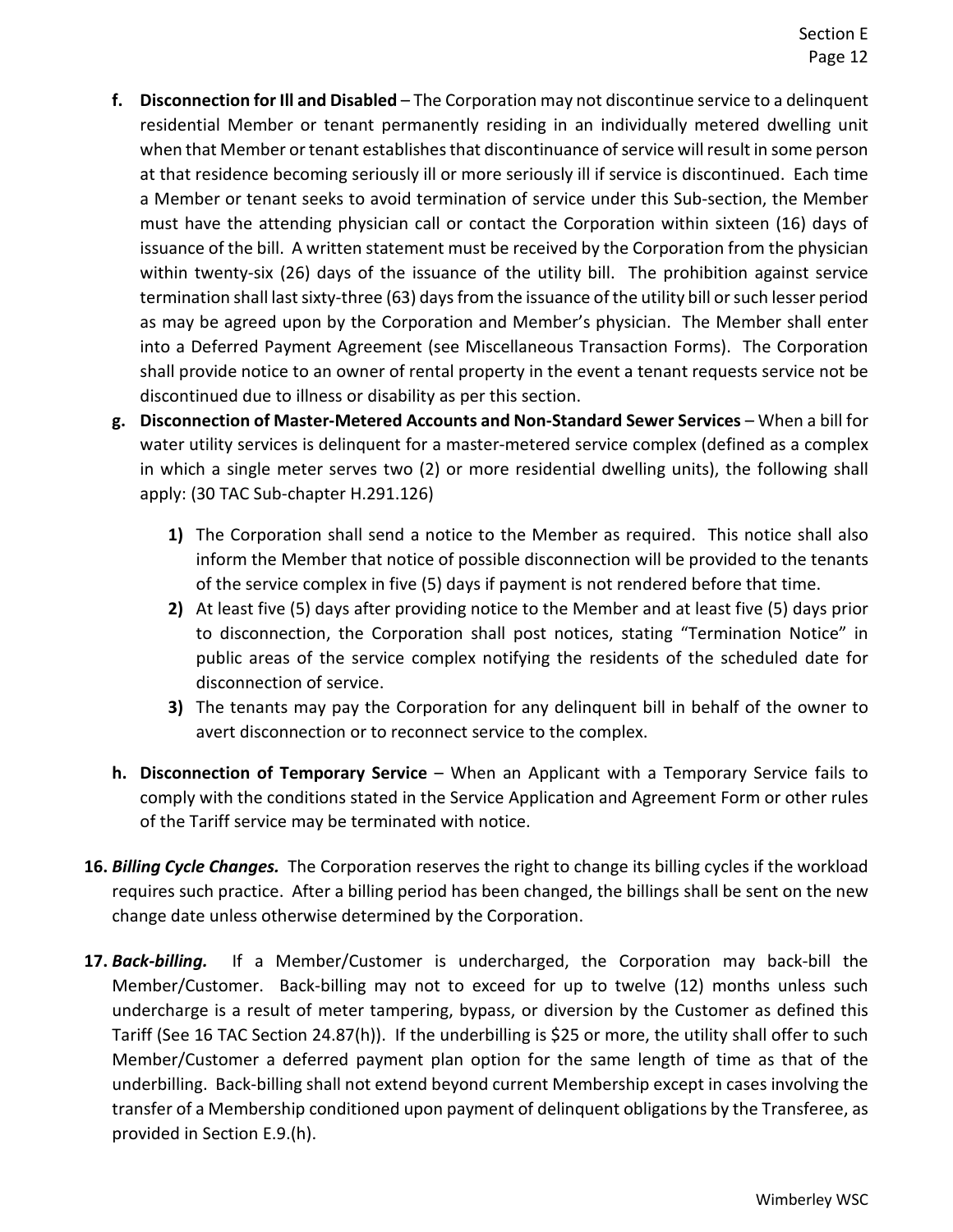- **18.** *Disputed Bills.* In the event of a dispute between the Member and the Corporation regarding any bill, the Corporation shall forthwith make and conduct an investigation as shall be required by the particular case, and report the results in writing thereof to the Member. All disputes under this Subsection must be submitted to the Corporation, in writing, prior to the due date posted on said bill except in cases involving the transfer of a Membership conditioned on payment of delinquent obligations by the Transferee, as provided under Section E.9.(h).
- **19.** *Inoperative Meters.* Water meters found inoperative will be repaired or replaced within a reasonable time. If a meter is found not to register for any period, unless by-passed or tampered with, the Corporation shall make a charge for units used, but not metered, for a period not to exceed six (6) months, based on amounts used under similar conditions during the period preceding or subsequent thereto, or during corresponding periods in previous years.

#### **20.** *Bill Adjustment.*

- **a. Due to Meter Error.** The Corporation shall test any Member's meter upon written request of the Member. In the event the meter tests within the accuracy standards of The American Water Works Association, a test fee as prescribed in Section G of the Tariff shall be imposed. In the event the test results indicate that the meter is faulty or inaccurate, the test fee shall be waived, the meter shall be calibrated or replaced, and a billing adjustment may be made as far back as six (6) months but not extending beyond current Membership except in cases involving the transfer of a Membership conditioned on payment of delinquent obligations by the Transferee, as provided under Sub-section 9.(h). The billing adjustment shall be made to the degree of the meter's inaccuracy as determined by the test. The Member shall complete a Meter Test Request Form prior to the test. (See Miscellaneous Transaction Forms.)
- **b. Due to Estimated Billing.** If the Corporation has estimated usage because the Corporation is unable to access the meter due to circumstances beyond the Corporation's control, such as a natural disaster; or because access is hindered or denied by a Member, the Corporation shall adjust the bill once access has been regained and actual usage is determined.
- **21.** *Meter Tampering and Diversion.* For purposes of these Sections, meter tampering, bypassing, or diversion shall all be defined as tampering with the Corporation's service equipment, bypassing the same, or other instances of diversion, such as:
	- **a.** removing a locking or shutoff devise used by the Corporation to discontinue service,
	- **b.** physically disorienting the meter,
	- **c.** attaching objects to the meter to divert service or to bypass,
	- **d.** inserting objects into the meter,
	- **e.** other electrical and mechanical means of tampering with, bypassing, or diverting service, and
	- **f.** preventing the supply from being correctly registered by a metering device due to adjusting the valve so that flow is reduced below metering capability.

The burden of proof of meter tampering, bypassing, or diversion is on the Corporation. Photographic evidence or any other reliable and credible evidence may be used; however, any evidence shall be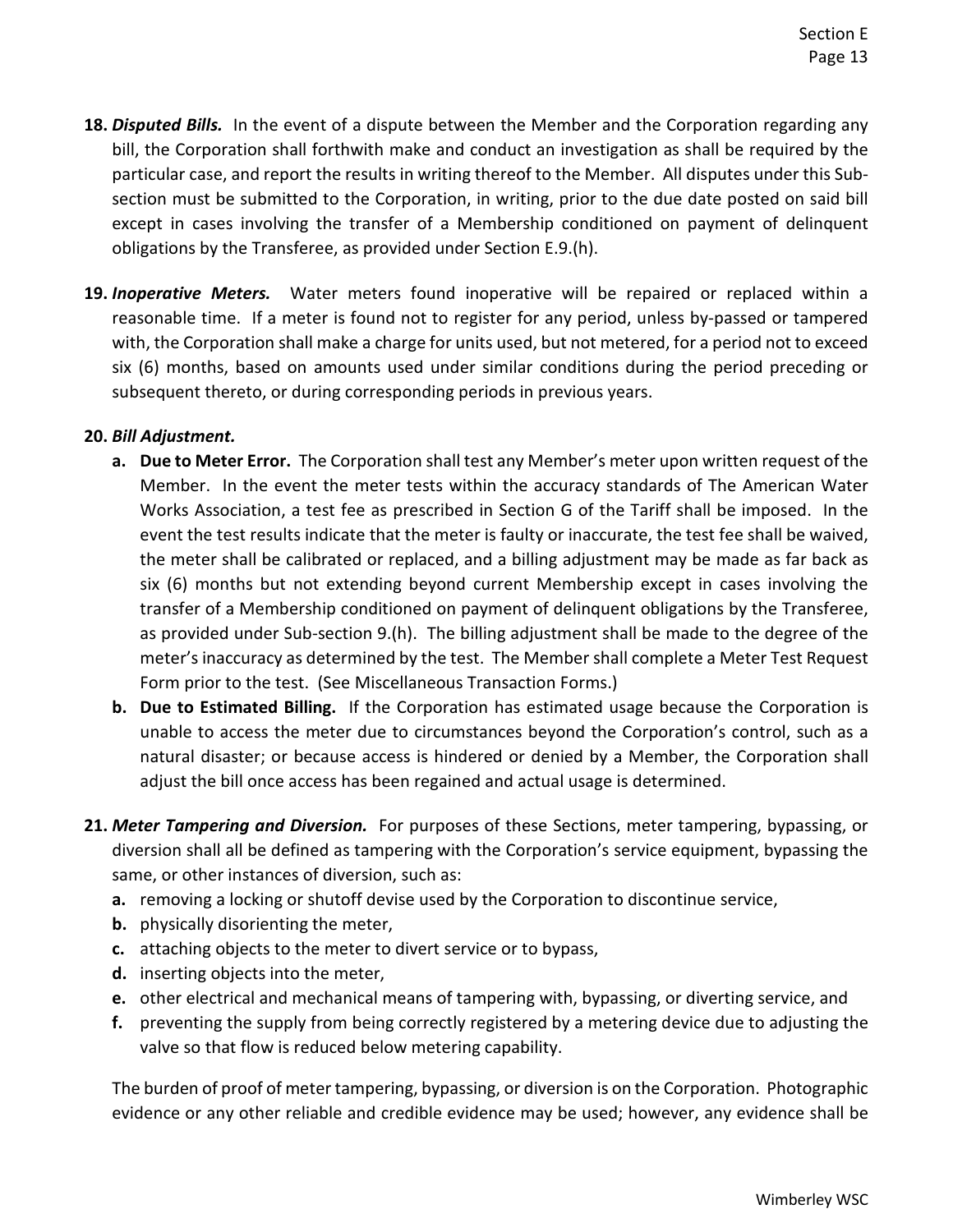accompanied by a sworn affidavit by the Corporation's staff when any action regarding meter tampering as provided for in these Sections is initiated. A court finding of meter tampering may be used instead of photographic or other evidence, if applicable. Unauthorized users of services of the Corporation shall be prosecuted to the extent allowed by law under the Texas Penal Code 28.03.

- **22.** *Meter Relocation.* Relocation of services shall be allowed by the Corporation provided that:
	- **a.** The relocation is limited to the existing property designated to receive service;
	- **b.** A current easement for the proposed location has been granted to the Corporation; and
	- **c.** The Member pays the actual cost of relocation plus administrative fees.

### **23.** *Prohibition of Multiple Connections to a Single Tap.*

- **a.** No more than one (1) residential, commercial, or industrial service connection is allowed per meter or sewer tap. The Corporation may consider allowing an apartment building or mobile home/RV park to apply as a "Master Metered Account" and have a single meter or sewer tap (see Section E.24.) Any unauthorized sub-metering or diversion of service shall be considered a Multiple Connection and subject to disconnection of service. If the Corporation has sufficient reason to believe a Multiple Connection exists, the Corporation shall discontinue service under the Disconnection with Notice provisions of this Tariff for a first violation and for subsequent violations service will be disconnected without notice in accordance with E.15.(b). (see Sample Application Packet RUS-TX Bulletin 1780-9 (Rev. 09/02))
- **b.** For purposes of this section, the following definitions shall apply:
	- **1)** A **"multiple connection"** is the connection to any portion of a Member's system that is connected to a primary delivery point already servicing one residence, one commercial or industrial facility of a water line serving another residence or commercial or industrial facility. Water lines to outbuildings, barns or other accessory structures shall not be considered a multiple connection if: **(i)** those structures are located on the same tract as the primary delivery point and **(ii)** such structures are not used as a residence or as a commercial or industrial facility.
	- **2)** A **"primary delivery point"** shall mean the physical location of a meter that is installed in accordance with the Tariff and applicable law and which provides water service to the residence or commercial or industrial facility of a Member.
	- **3)** A **"residence"** shall mean any structure which is being used for human habitation, which may include kitchen and bathroom facilities or other evidence of habitation as defined by the Corporation.
	- **4) "Commercial"** facility shall mean any structure or combination of structures at which any business, trade, occupation, profession, or other commercial activity is conducted. A Member that utilizes water within their residence or property for commercial purposes may be required to obtain a separate meter. A business conducted within a Member's residence or property that does not require water in addition to that provided to the Member's residence shall not be considered a separate commercial facility.
- **c.** The Corporation agrees to allow Members in good standing to share water usage with a visitor on their property with a recreation vehicle (RV) or travel trailer for a period of no longer than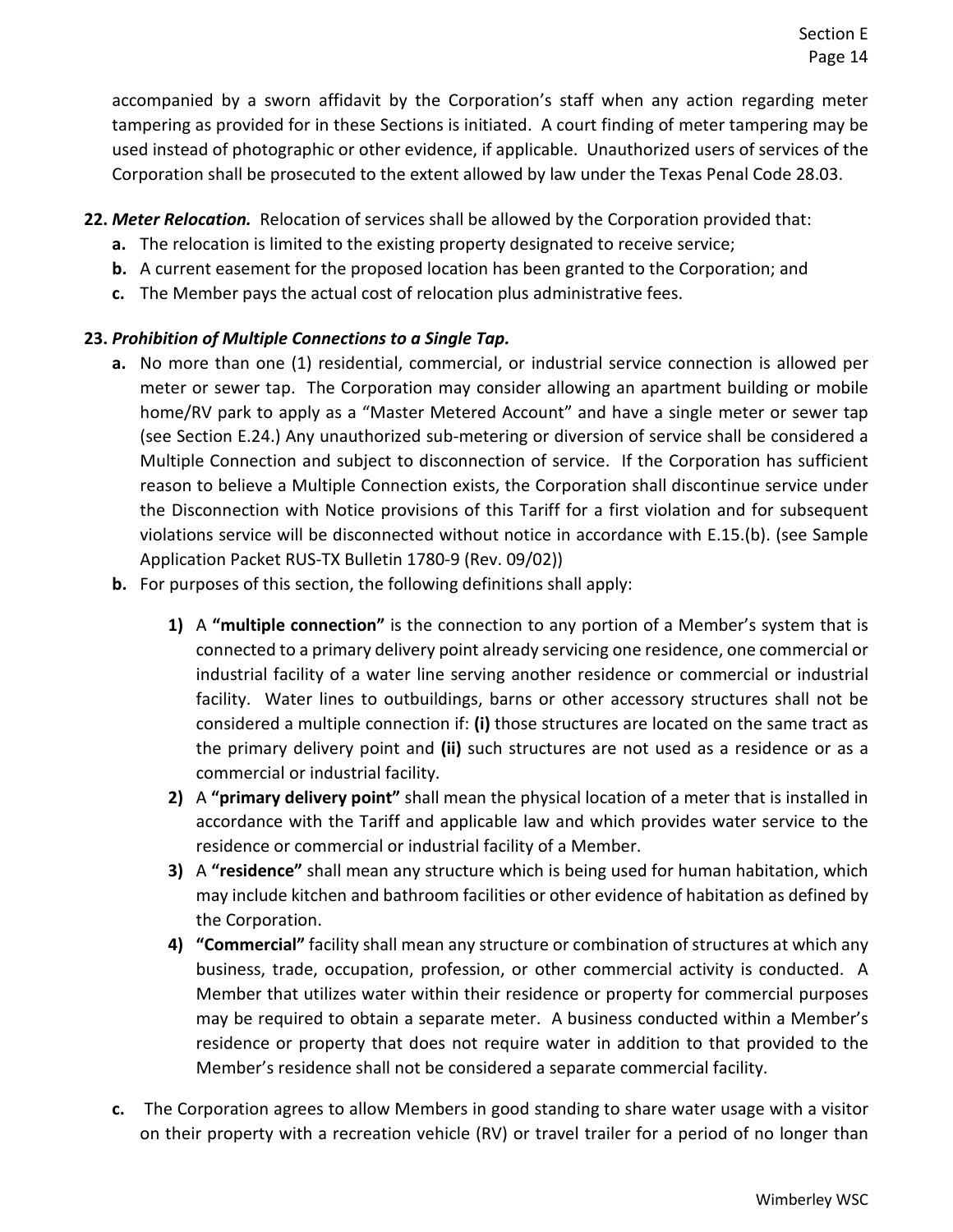three (3) months. If the recreation vehicle/travel trailer is being used for a permanent residence, this Tariff requires that an additional meter installation and Membership be purchased. If the Member routinely has more than one visitor at a time with recreation vehicles or travel trailers or has multiple visitors throughout the year, the Corporation may require that a second or additional meter(s) be purchased. The Member must submit a written request to the Corporation's business office at least five (5) business days prior to sharing Corporation water with a visitor. The Corporation has the right to refuse or deny the shared usage for any reason. The Corporation also has the right to inspect the premises for any potential cross-contamination issues as outlined in the Customer Service Inspection requirements and to ensure that the meter is properly sized for the additional usage at the time of total peak water demand. These requirements pertain to visitors ONLY. No commercial usage where fees for water are charged is allowed. If a Member is found to violate these conditions, the Member will be sent a letter of notice stating that water service will be cut off in ten (10) days it the situation is not corrected.

**24.** *Master Metered Account Regulations.* An apartment building, condominium, manufactured housing (modular, mobile, or RV) community, business center or other similar type enterprise may be considered by the Corporation to be a single commercial facility if the owner applies for a meter as a "Master Metered Account" and complies with the requirements set forth in TCEQ rules, this Tariff and applicable law. The Corporation may allow master metering and/or non-standard sewer service to these facilities at an Applicant's request.

## **25.** *Member's Responsibility.*

- **a.** The Member shall provide access to the meter or sewer tap location as per the easement and service agreement. If access to the meter is hindered or denied preventing the reading of the meter, an estimated bill shall be rendered to the Member for the month; and a notice shall be sent to the effect that access could not be gained. If access is denied for three (3) consecutive months after proper notification to the Member, then service shall be discontinued and the meter removed with no further notice.
- **b.** The Member shall be responsible for compliance with all utility, local, and state codes, requirements, and regulations concerning on-site service and plumbing facilities.
	- **1)** All connections shall be designed to ensure against on-site sewage contamination, backflow or siphonage in the Corporation's water supply. In particular, livestock water troughs shall be plumbed above the top of the trough with air space between the discharge and the water level in the trough. (30 TAC 290.46, Health & Safety Code Chapter 366)
	- **2)** The use of pipe and pipe fittings that contain more than 8.0% lead or solder and flux that contain more than 0.2% lead is prohibited for any plumbing installation or repair of any residential or non-residential facility providing water for human consumption and connected to the Corporation's facilities. Customer service pipelines shall be installed by the Applicant. (30 TAC 290.46)
	- **3)** All pipe and fittings used by the Customer to convey sewage from its source to the sewer line must be a minimum of D-3034, SDR-35 or equivalent, 4-inch diameter pipe. No DWV (drain waste and vent) pipe or fittings will be allowed. All joints must be watertight and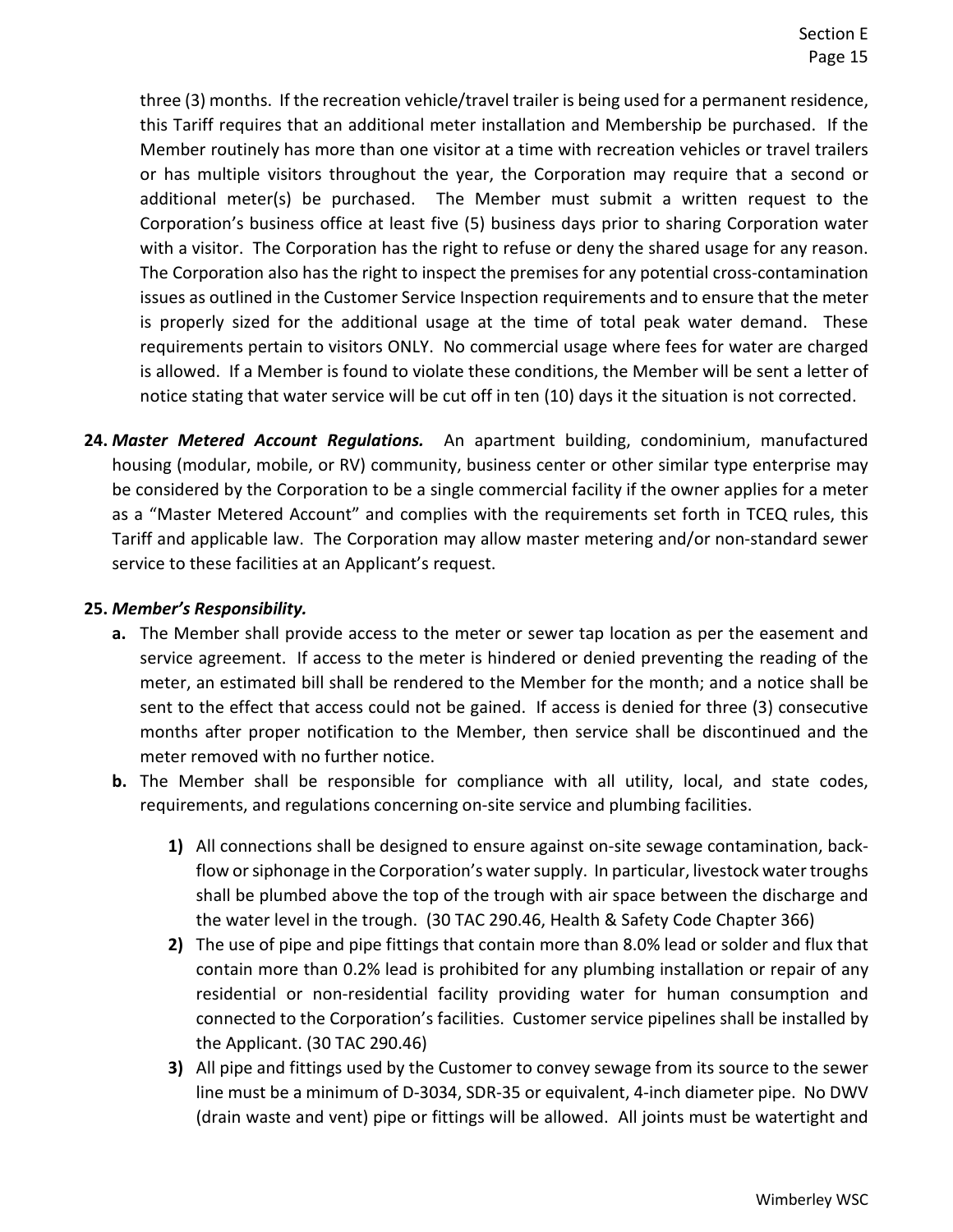pipe must be installed to recommended grade. All non-household sewer Customers who have potential for dirt, grit, sand, grease, oil, or similar substances must install and maintain a trap ahead of the property line and recommended at the house. The Corporation may impose other site-specific requirements. All sewer and potable water service pipeline installations must be a minimum of nine feet apart and meet all applicable plumbing standards for crossings, etc. Requirements for Traps:

**(a)** Discharges requiring a trap include but are not limited to:

- **i.** Grease or waste containing grease in amounts that will impede or stop the flow in the public sewers;
- **ii.** Oil, flammable wastes;
- **iii.** Sand, and other harmful ingredients.
- **(b)** Any person responsible for discharges requiring a trap shall, at his own expense, and as required by the approving authority:
	- **i.** Provide equipment and facilities of a type and capacity approved by the approving authority;
	- **ii.** Locate the trap in a manner that provides ready and easy accessibility for cleaning and inspection; and
	- **iii.** Maintain the trap in effective operating condition.
- **(c)** Approving Authority Review and Approval (By the Board of Directors or Agency):
	- **i.** If pretreatment or control is required, the approving authority shall review and approve design and installation of equipment and processes.
	- **ii.** The design and installation of equipment and processes must conform to all applicable statues, codes, ordinances and other laws.
	- **iii.** Any person responsible for discharges requiring pretreatment, flow equalizing or other facilities shall provide and maintain the facilities in effective operating condition at his own expense.

Service shall be discontinued without further notice when installations of new facilities or repair of existing facilities are found to be in violation of this regulation until such time as the violation is corrected.

- **c.** A Member owning more than one (1) Membership shall keep all payments current on all accounts. Failure to maintain current status on all accounts shall be enforceable as per Service Application and Agreement executed by the Member.
- **d.** The Corporation's ownership and maintenance responsibility of water supply and metering equipment shall end at the meter or other service equipment. Therefore, all water usage registering upon and/or damages occurring to the metering equipment owned and maintained by the Corporation shall be subject to charges as determined by the Corporation's Tariff as amended from time to time by the Board of Directors.
- **e.** The Corporation shall require each Member to have a cutoff valve within two feet of the meter on the Member's side of the meter for purposes of isolating the Member's service pipeline and